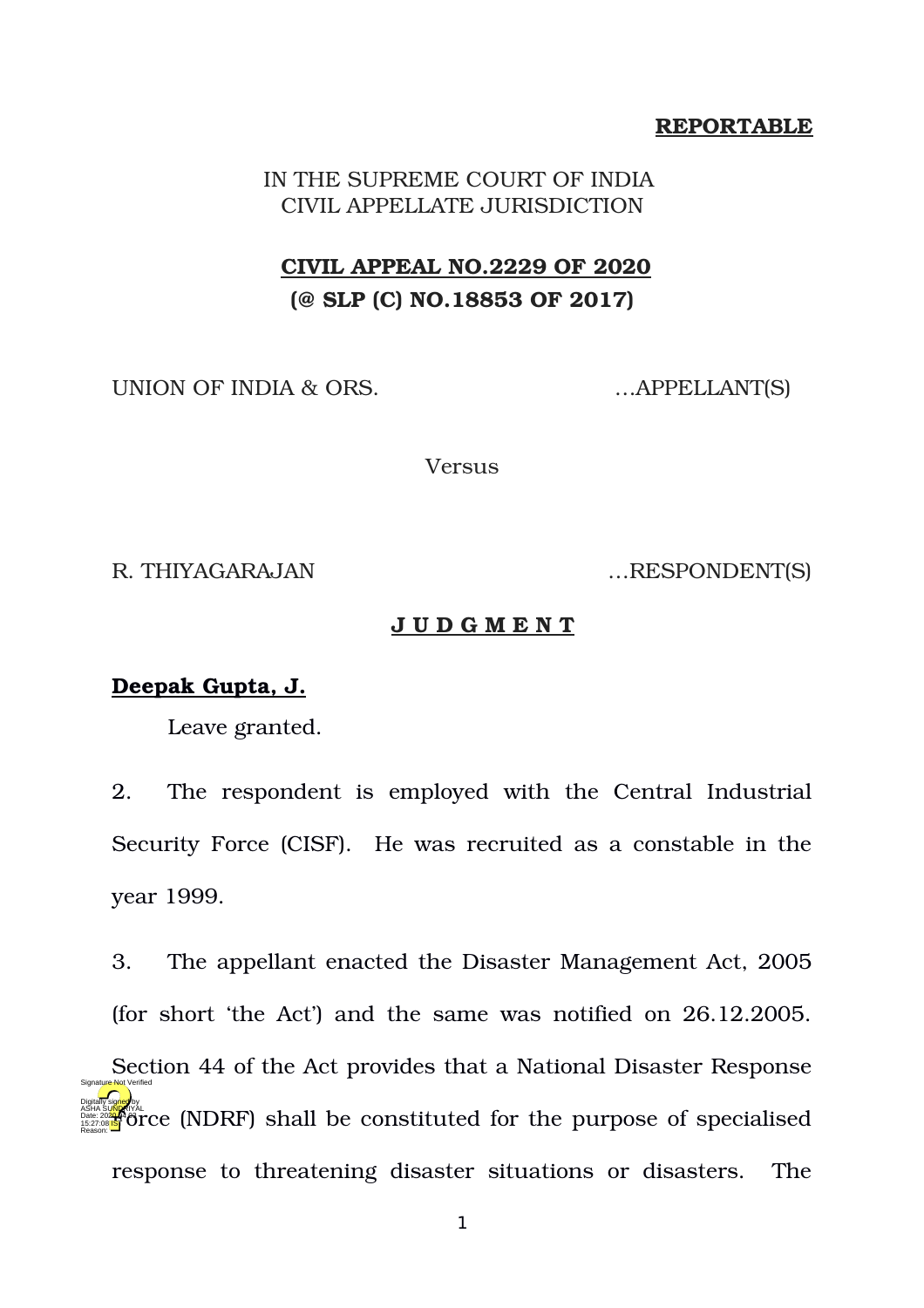Ministry of Home Affairs approved the constitution of the NDRF on 19.01.2006. The Disaster Management (National Disaster Response Force) Rules, 2008 (for short 'the Rules') were made by the Central Government under Section 75 of the Act and notified on 13.02.2008. The Rules were, in fact, enforced with effect from 11.09.2009.

4. The NDRF was initially constituted by drawing Battalions from the Central Police Forces, Border Security Force (BSF), Central Railway Police Force (CRPF), Indo Tibetan Border Police (ITBP) and Central Industrial Security Force (CISF). The entire Battalions were sent to the Director General, NDRF. Prior to the enforcement of the Rules i.e. on 11.09.2009, the personnel belonging to the various Central Para Military Forces continued to remain under the control and command of their respective police forces. They also continued to receive their pay and allowances from their parent organisation. After the Rules were enforced on 11.09.2009, the Battalions of the Central Para Military Forces which were sent to the NDRF were re-named as NDRF Battalions and their control has from that date vested with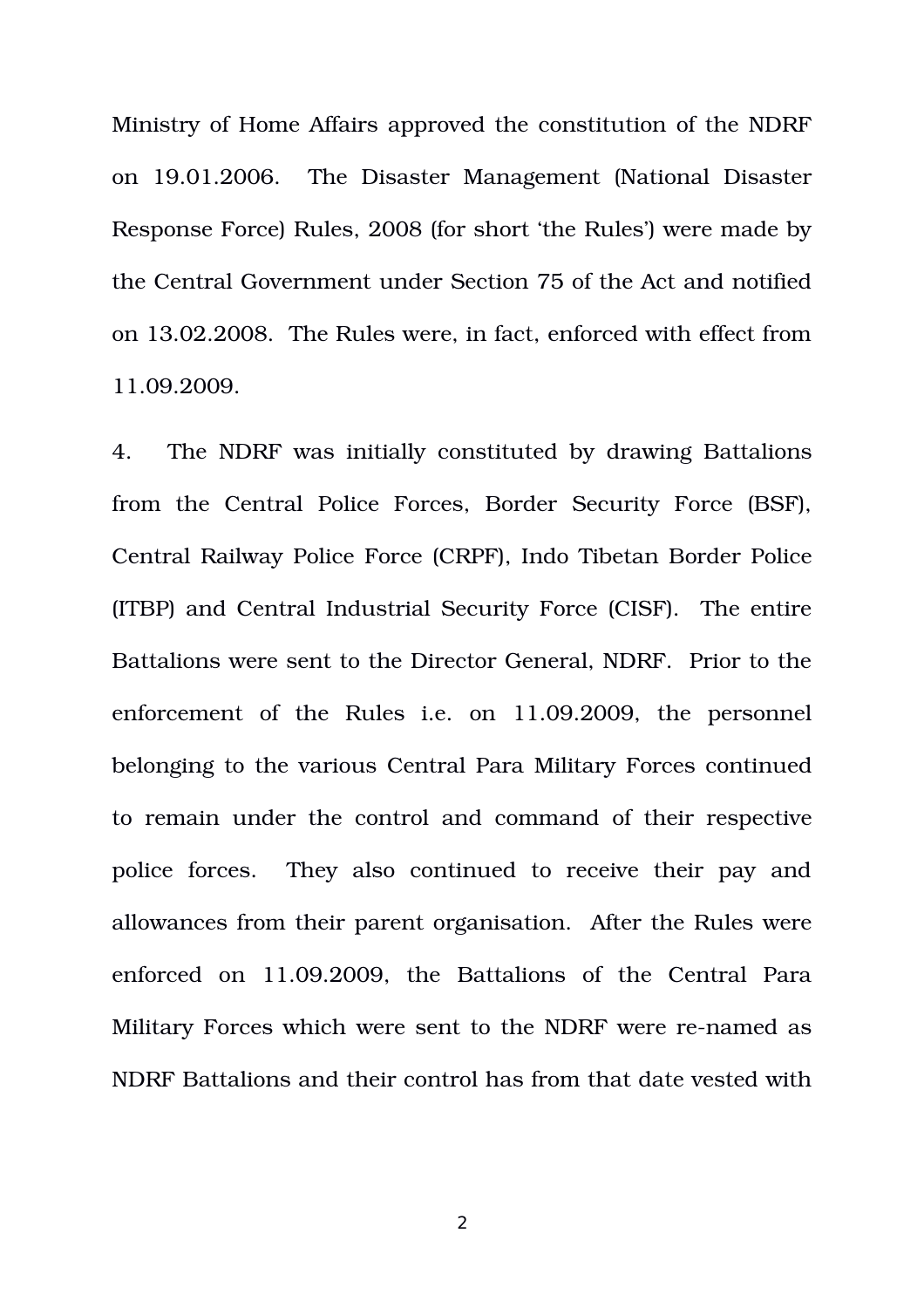the NDRF. They also drew their pay and allowances from 11.09.2009 from the NDRF.

5. On 13.01.2010, an office memorandum was issued by the Director General, NDRF which provided that the Battalions of the NDRF had been re-named and re-numbered in the NDRF to give the force a separate identity. The tenure of the respondent who had been sent to the NDRF on 18.04.2008 came to an end on 07.10.2011 when he was relieved of his duties in NDRF and repatriated to the CISF. He submitted a representation to the Director General, NDRF requesting that he be granted 10% deputation allowance and 25% special allowance with effect from 18.04.2008. Vide communication dated 23.07.2011 the respondent was informed that his case for grant of deputation allowance had been taken up with the Ministry of Home Affairs. On 31.07.2011, the respondent filed a writ petition in the High Court of Madras in which the prayer was that the respondent in the writ petition i.e. Union of India, Director General, NDRF and Director General, CISF be directed to pass orders on his representation dated 20.07.2020.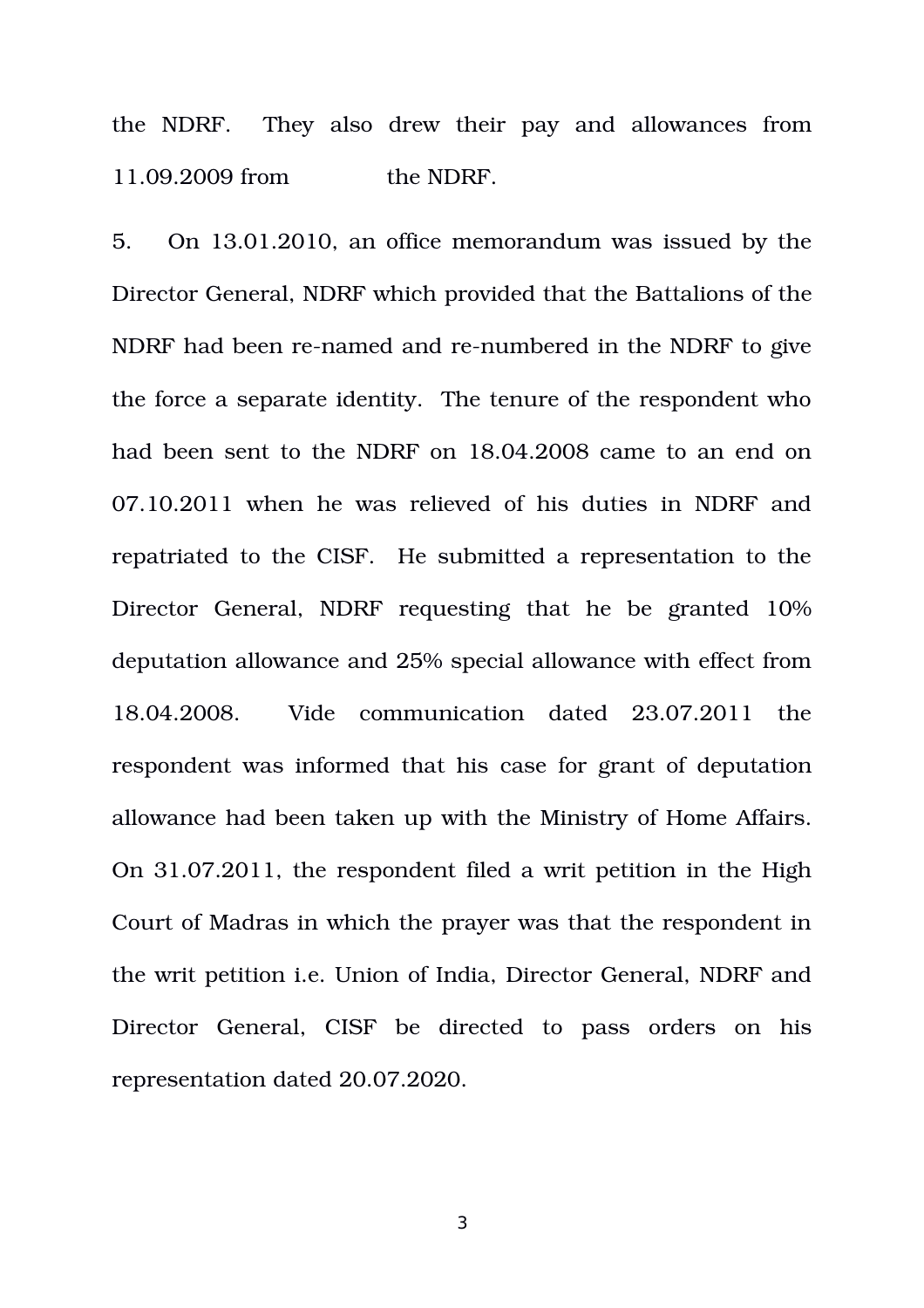6. The appellant and other respondents in the writ petition contested the writ petition and claimed that the writ petitioner is not entitled to grant of any deputation allowance. In the meantime, on 14.01.2013 the Ministry of Home Affairs sent a letter that the competent authority had agreed that deputation allowance be paid to the personnel of the Central Para Military Forces deputed with the NDRF @ 5% if they are deputed in the same station and @ 10% if deputed outside the station subject to certain conditions. On the basis of this letter, the Director General, NDRF issued an order on 18.02.2013 on the above lines. However, the deputation allowance was made payable with effect from 14.01.2013. This was also clarified by the Government of India in its letter dated 25.03.2014.

7. In the meantime, the Delhi High Court vide judgment dated 11.08.2015 in Writ Petition (C) No.2532 of 2012, Brij Bhushan v. Union of India, which was a case of another employee of CISF deputed with the NDRF with effect from 24.07.2008, held that the petitioner therein would be entitled to deputation allowance for the period he remained in service with the NDRF. The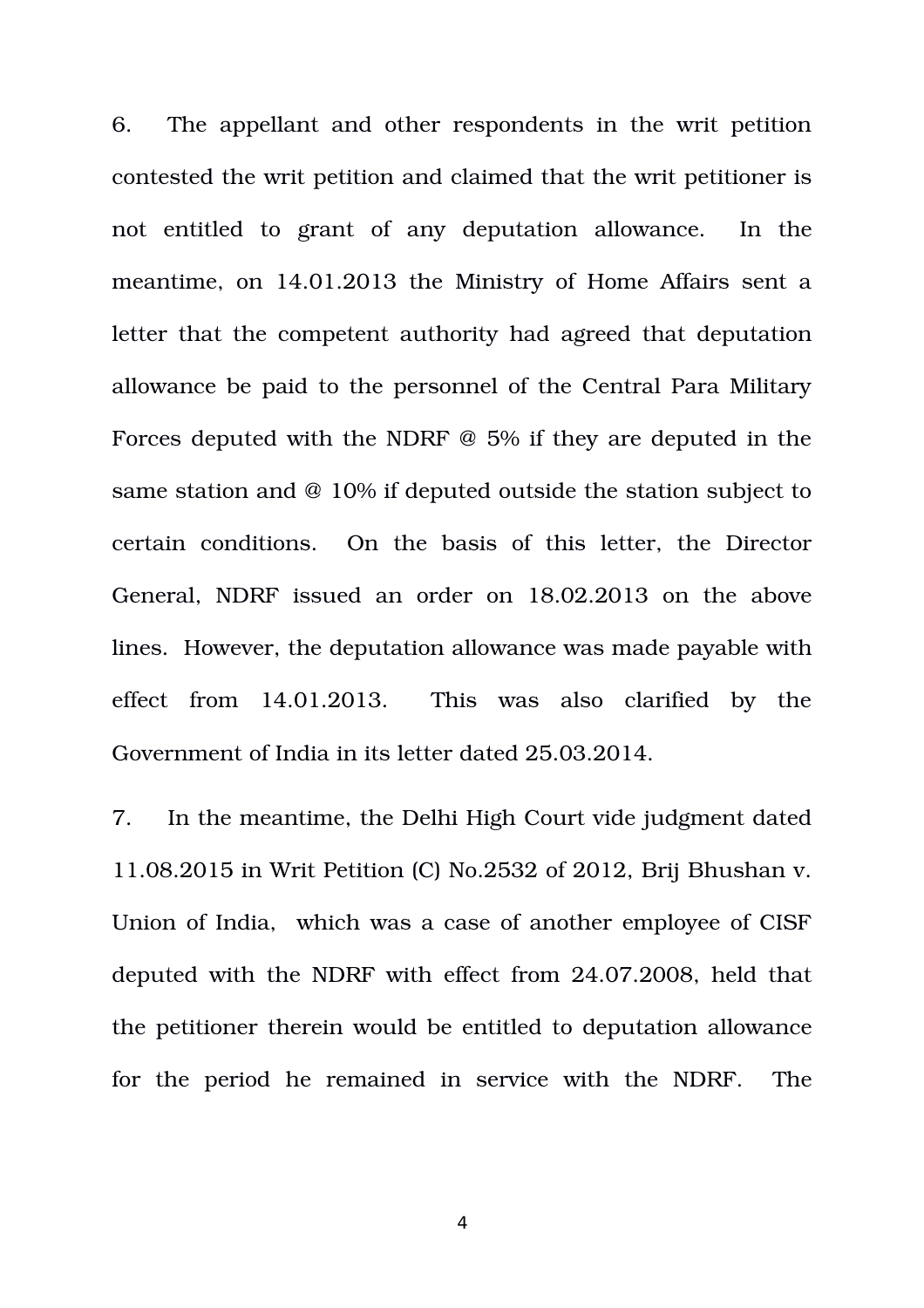judgment of the Delhi High Court was based on interpretation of

the sub-rule  $3(1)$  and  $3(2)$  of the Rules which read as follows:

### "**3. Constitution of Force**:

(1) The personnel deputed from the Central Para Military Forces by the Central Government in the Ministry of Home Affairs vide Order number 1/15/20002-DM/NDM-III(A), dated the  $19<sup>th</sup>$  January, 2006 shall be deemed to have been deputed in the National Disaster Response Force under these Rules."

"(2) The Central Government may, in consultation with the National Authority, depute, as and when required, such number of personnel from the Central Para Military Forces to the National Disaster Response Force for the purposes of disaster management, having skills, capabilities and qualifications and experience of handling disaster and their management and such other technical qualifications as prescribed by the Central Government in this behalf.

Provided that in the case of non-availability of personnel with the required technical qualification and experience, the Central Government may appoint such personnel through deputation from other organizations."

8. The Delhi High Court held that the writ petitioner was deemed to be on deputation in terms of sub-rule 3(1) and 3(2) of the Rules and OM No.  $6/8/2009$ -Esti.(Pay II) dated 17.06.2010, which reads as follows:

> "(e) Appointments of the nature of deemed deputation or transfers to ex-cadre posts made in exigencies of service with the specific condition that no deputation (duty) allowance will be admissible – e.g. (i) interim arrangements in the event of conversion of a Government office/organisation or a portion thereof into a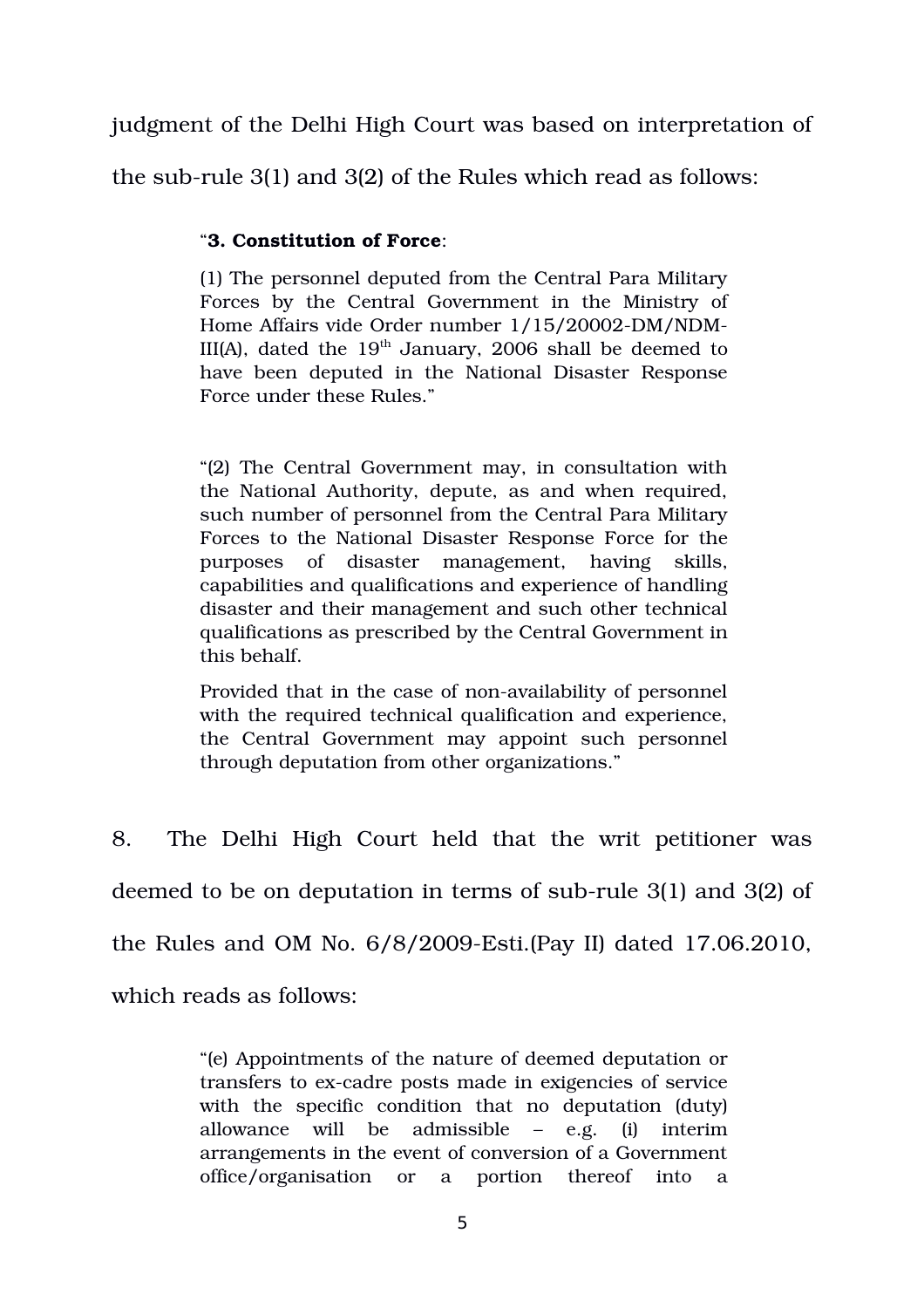PSU/autonomous body or vice-versa, and (ii) appointments to the same post in another cadre."

Relying on the aforesaid O.M., the Delhi High Court held that all persons who joined the NDRF would be treated to be on deputation from the date they joined the NDRF. Special Leave Petition against the said judgment was dismissed *in limine* without expressing any opinion on the merits of the case.

9. Coming to the instant case, the respondent filed writ petition in the Madras High Court. The learned Single Judge of the Madras High Court allowed the writ petition filed by the respondent herein relying upon the judgment of the Delhi High Court in the matter of *Brij Bhushan* (supra) referred to above. The learned Single Judge not only granted deputation allowance but also granted special allowance to the respondent.

10. Aggrieved by the aforesaid judgment, an appeal was filed before the Division Bench of the High Court by the Union of India. The Division Bench partly allowed the appeal of the Union of India and held that the respondent was only entitled to deputation allowance and not to any special allowance. However, the Division Bench further went on to hold that not only the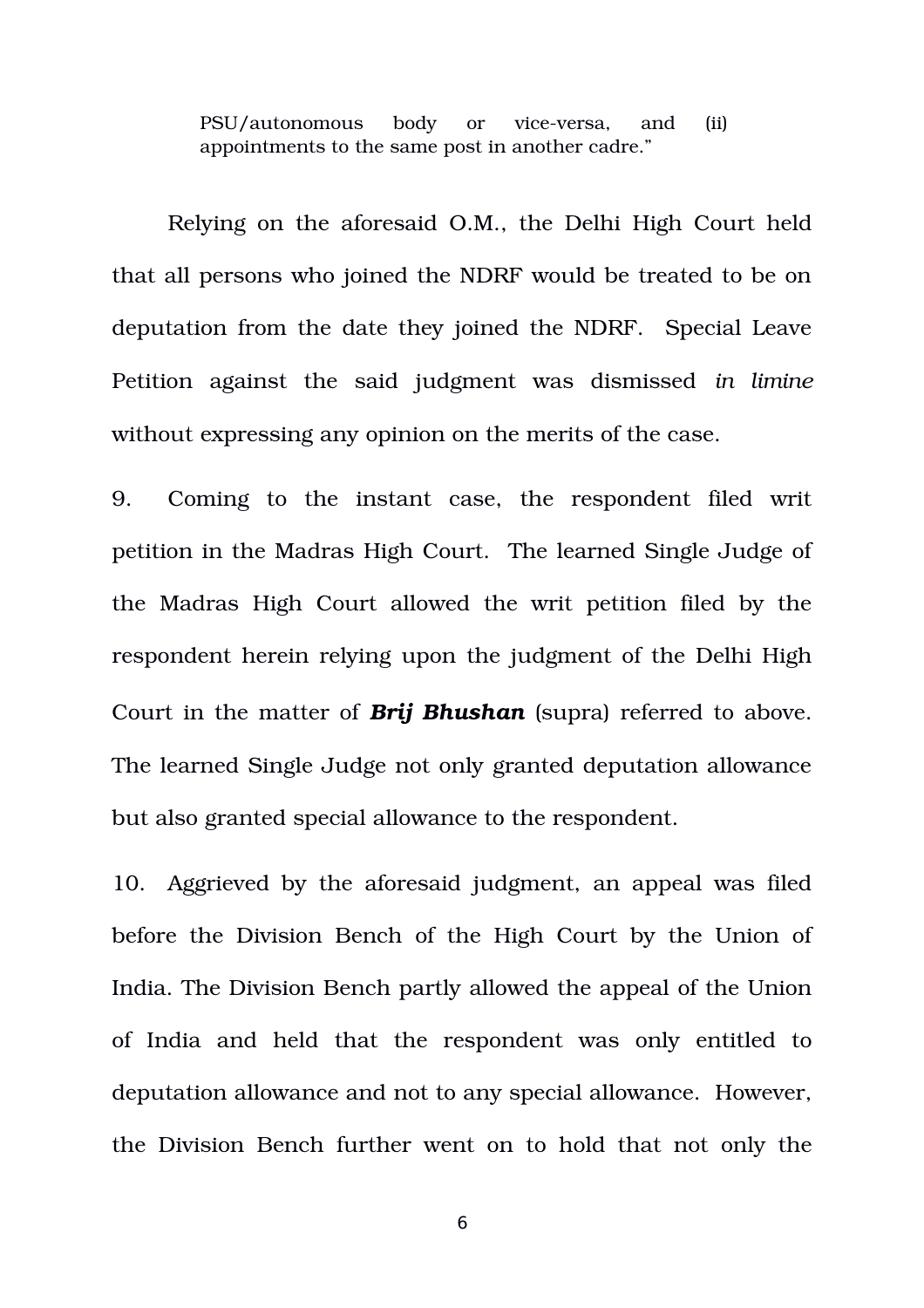respondent but all other personnel of the NDRF drawn from other forces from 19.01.2006 up to 13.01.2013 would be entitled to be paid deputation allowance and the Central Government was directed to ensure that this amount was paid within a maximum period of six months. This judgment is under challenge before us.

11. It is pertinent to mention that at the time of admission the judgment and order dated 22.01.2007 passed by the High Court of Madras was stayed.

12. We have heard Ms. Madhavi Divan, learned Additional Solicitor General for the State, Mr. Dhirendra Kumar Mishra, learned counsel for the respondent and Ms. Santwana, learned counsel for the intervenors. At this stage, we may point out that the intervenors are members of the NDRF and they filed petitions before the Delhi High Court claiming deputation allowance like the respondent. In their cases an order has been passed by the Delhi High Court that the judgment of this Court in the present case be awaited since that will have vital bearing on the case of the intervenors. Therefore, we have heard learned counsel for the intervenors in detail.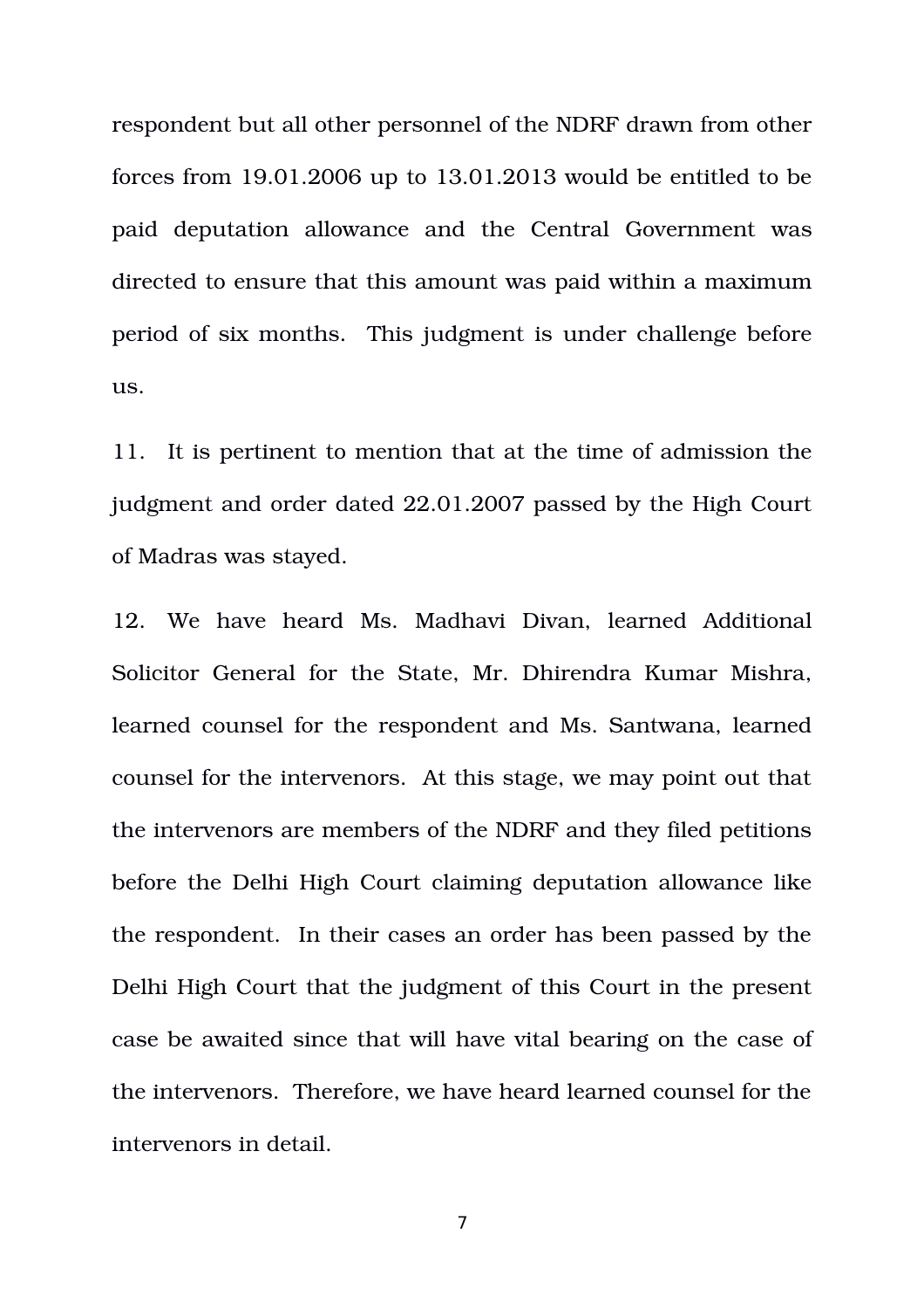13. The main argument raised on behalf of the appellant is that the O.M. granting deputation allowance makes it clear that the said allowance is to be paid from 14.01.2013 in which the Court could not have directed payment of the said allowance from the date of the constitution of the force on  $19.01.2006$ . In the alternative, it is submitted that the personnel of the various Central Para Military Forces who were sent to the NDRF could not be said to be on deputation at least till 13.01.2010 when the NDRF constituted its own Battalions. It is urged by Ms. Madhavi Divan that it was not one personnel who was deputed from the Central Para Military Forces to the NDRF but entire Battalions. These Battalions remained under the administrative and disciplinary control of the Central Para Military Forces to which they belonged and the basic requirement of deputation that the master should change did not happen. On the other hand, the respondent placed reliance on the reasoning given by the Delhi High Court in *Brij Bhushan case* (supra) and the various communications and it is submitted that right from the constitution of the NDRF in terms of Rule 3(1) of the Rules all personnel deputed from the Central Para Military Forces would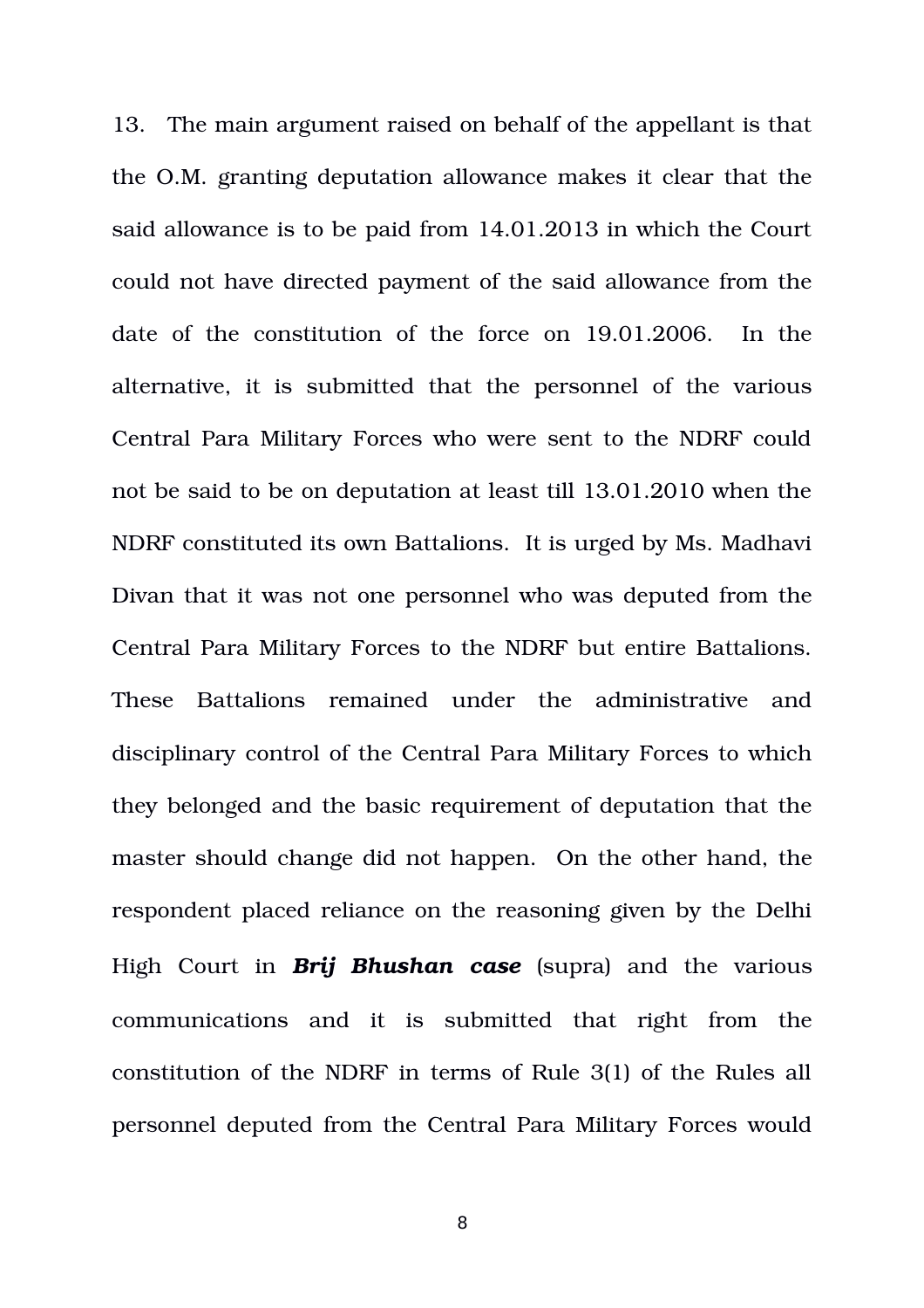be deemed to be deputed in the NDRF. Rule 3(2) also provided for deputation of such employees to the NDRF.

14. What is deputation has been very succinctly explained in the judgment of this Court in the case of *Umapati Choudhary* v.

*State of Bihar[1](#page-8-0)* wherein this Court held as follows:

"*8.* Deputation can be aptly described as an assignment of an employee (commonly referred to as the deputationist) of one department or cadre or even an organisation (commonly referred to as the parent department or lending authority) to another department or cadre or organisation (commonly referred to as the borrowing authority). The necessity for sending on deputation arises in public interest to meet the exigencies of public service. The concept of deputation is consensual and involves a voluntary decision of the employer to lend the services of his employee and a corresponding acceptance of such services by the borrowing employer. It also involves the consent of the employee to go on deputation or not. In the case at hand all the three conditions were fulfilled…."

## In *Prasar Bharti* v. *Amarjeet Singh[2](#page-8-1)* this Court held thus:

"*13.* There exists a distinction between "transfer" and "deputation". "Deputation" connotes service outside the cadre or outside the parent department in which an employee is serving. "Transfer", however, is limited to equivalent post in the same cadre and in the same department. Whereas deputation would be a temporary phenomenon, transfer being antithesis must exhibit the opposite indications.

xxx xxx xxx xxx

<span id="page-8-0"></span><sup>1</sup> (1999) 4 SCC 659

<span id="page-8-1"></span><sup>2</sup> (2007) 9 SCC 539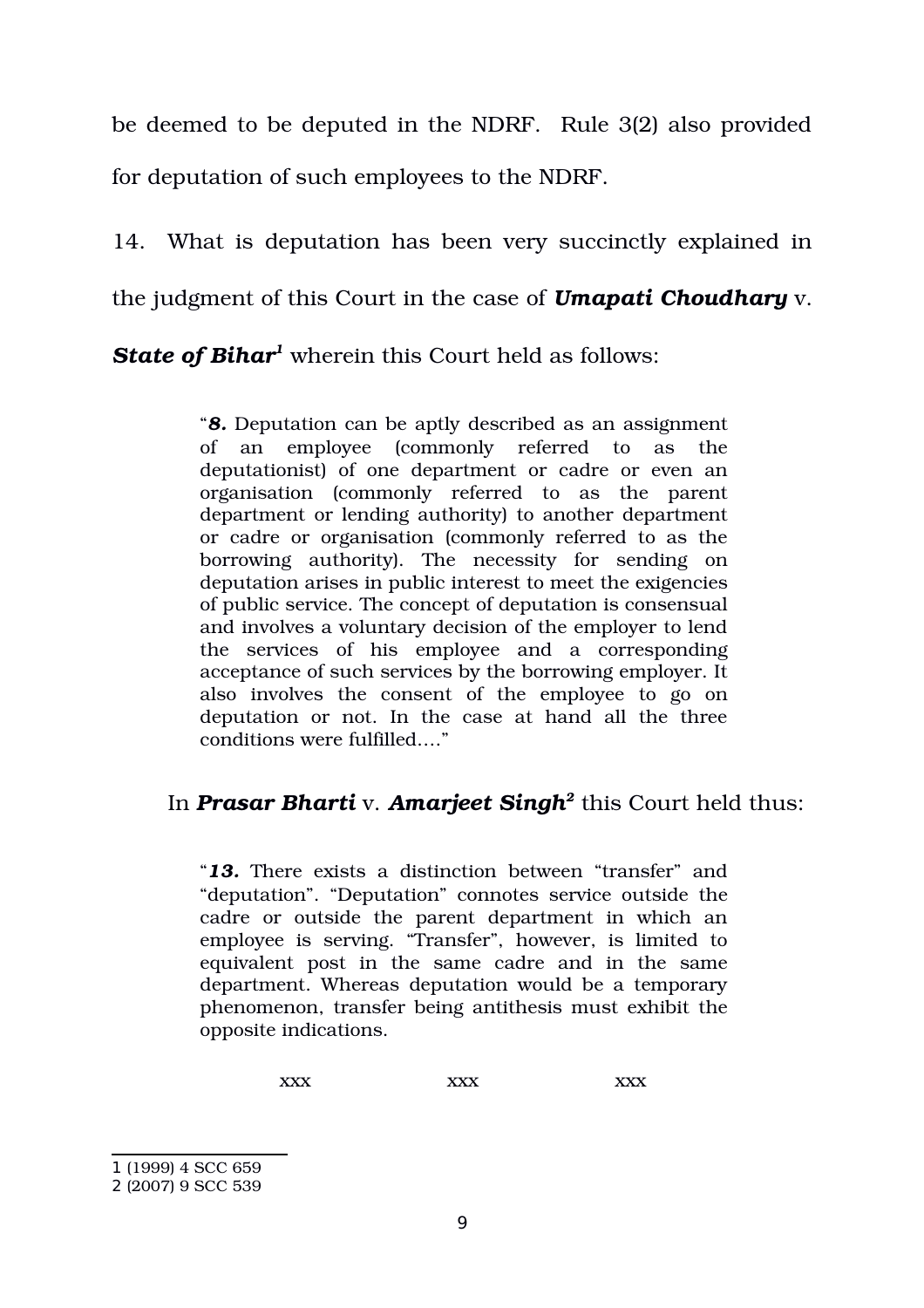*17.* It has not been disputed that the functions of the Central Government have been taken over by the Corporation in terms of Section 12 of the Act, when the Corporation has started functioning on and from the appointed day. It requires manpower for managing its affairs. It has been doing so with the existing staff. They are being paid their salaries or other remunerations by the Corporation. They are subjected to effective control by its officers. The respondents, for all intent and purposes, are therefore, under the control of the Corporation.

#### xxx xxx xxx xxx

*20.* The concept of control implies that the controlling officer must be in a position to dominate the affairs of its subordinate. It unless otherwise defined would be synonymous with superintendence, management or authority to direct, restrict or regulate. It is exercised by a superior authority in exercise of its supervisory power. It may amount to an effective control, which may either be de facto or remote…."

15. A reading of the aforesaid judgment makes it clear that deputation envisages the assignment of an employee of one department/cadre/organisation to another department/cadre/organisation in the public interest. It is also clear that normally deputation also involves the consent of the employee. In **Prasar Bharti case** (supra) this Court also held that on transfer of the services in the case of deputation, the control with regard to the employee would also determine whether such employee was on deputation or not.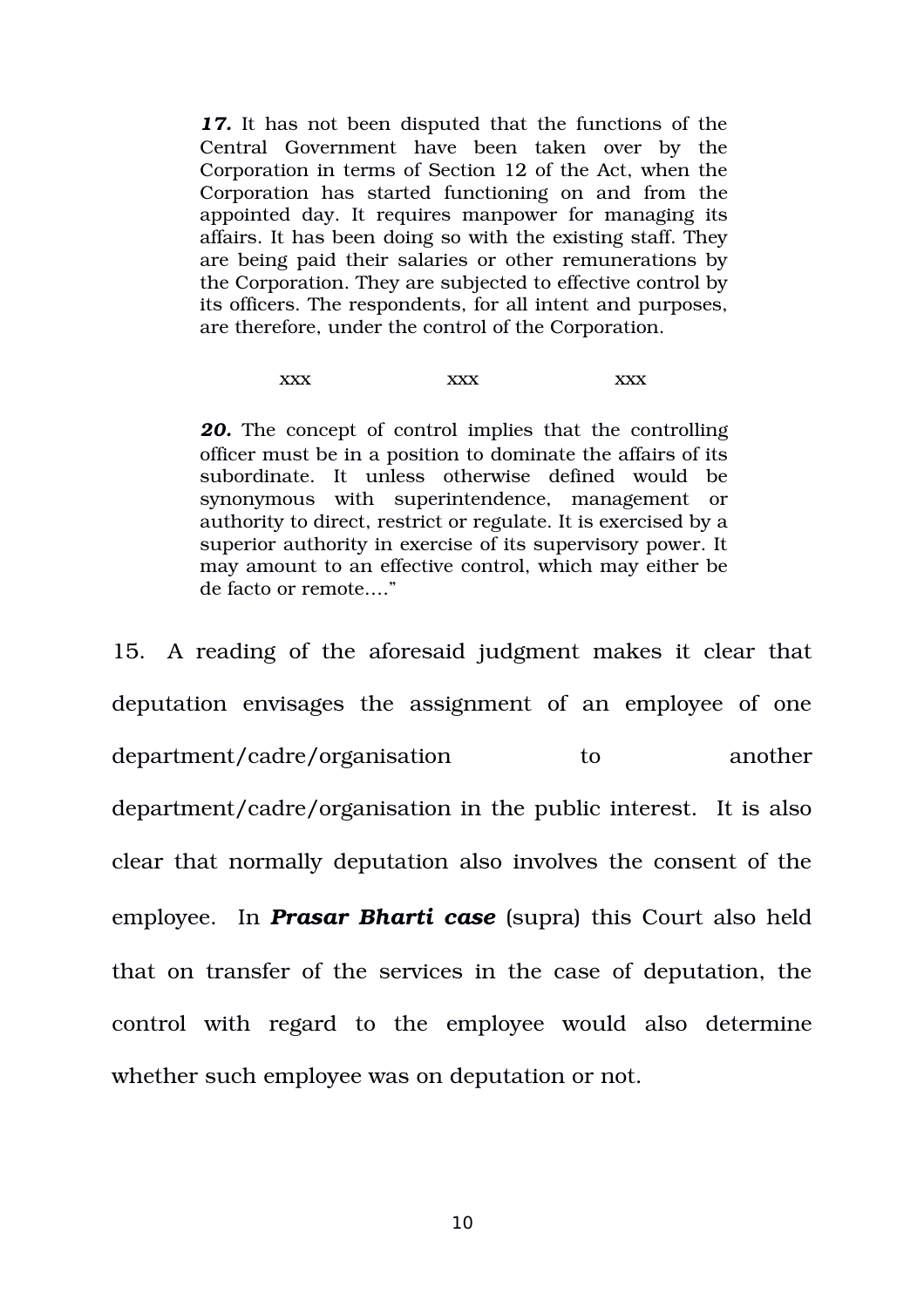16. As far as the present case is concerned, as we have noticed above, till 11.09.2009 the respondent continued to be under the control of his parent organisation i.e. CISF and was also getting his pay and allowances from the said authority. Therefore, though he as a member of his Battalion may have been serving the NDRF, it cannot be said that he was on deputation to the NDRF. His organisation had agreed to deploy some of its Battalions with the NDRF. However, the administrative and disciplinary control over such employees remained with the CISF. The emoluments were also paid by the CISF and, therefore, it cannot be said that the NDRF was the employer or master of the respondent. In such circumstances, up to 10.09.2009 the respondent could not be said to be on deputation even though as per the Rules he may have been described as a deputanionist. This term has been very loosely used but for payment of deputation allowance it must be shown that the services of the employee had been transferred to another department/cadre/organisation and the control over the employee now vests with the transferee department/cadre/organisation. However, on 11.09.2009, the date when the Ministry of Home Affairs conferred the command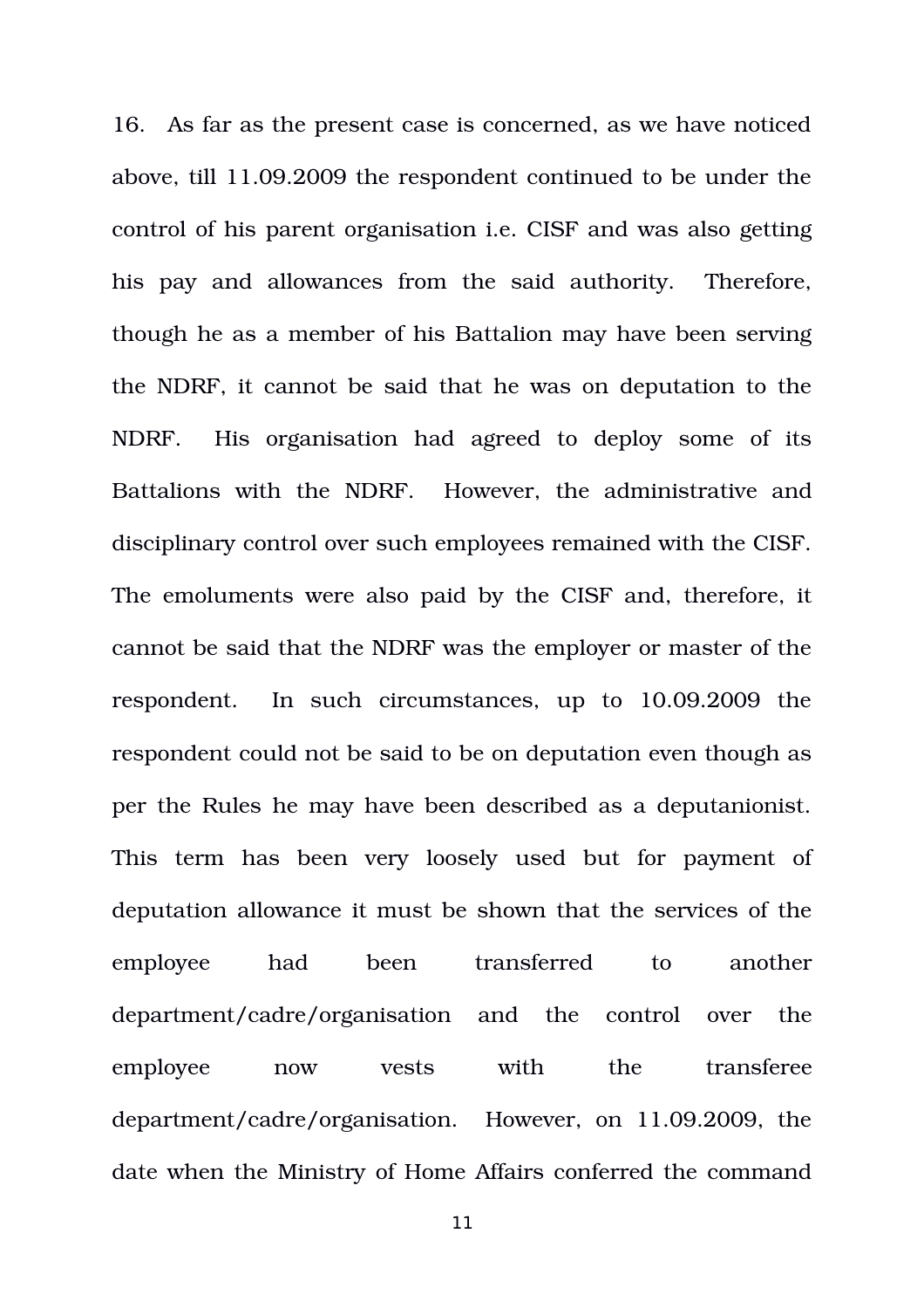and control of the Battalions drawn from the various Central Para Military Forces with the Director General, NDRF and from which date these personnel drew their pay from the NDRF they would be deemed to be on deputation with the NDRF.

17. Ms. Madhavi Divan has also urged that the High Court without any jurisdiction or prayer before it wrongly directed that such relief be given to all employees and that too from 2006. We are in agreement with the submission. Before the learned Single Judge, it was only the respondent herein who was the petitioner and his prayer was only for his representation being considered. Despite that, the learned Single Judge went beyond the relief claimed and granted him benefit of certain allowances. An appeal was filed only by the Union of India. No other person was there before the Division Bench. In such a case, we do not understand how the Union of India could have been put in a worse position than it would have been if it had not filed an appeal.

18. We also are of the view that the High Court exceeded its jurisdiction in matters like this. The High Court exercise its jurisdiction only over State(s) of which it is the High Court. It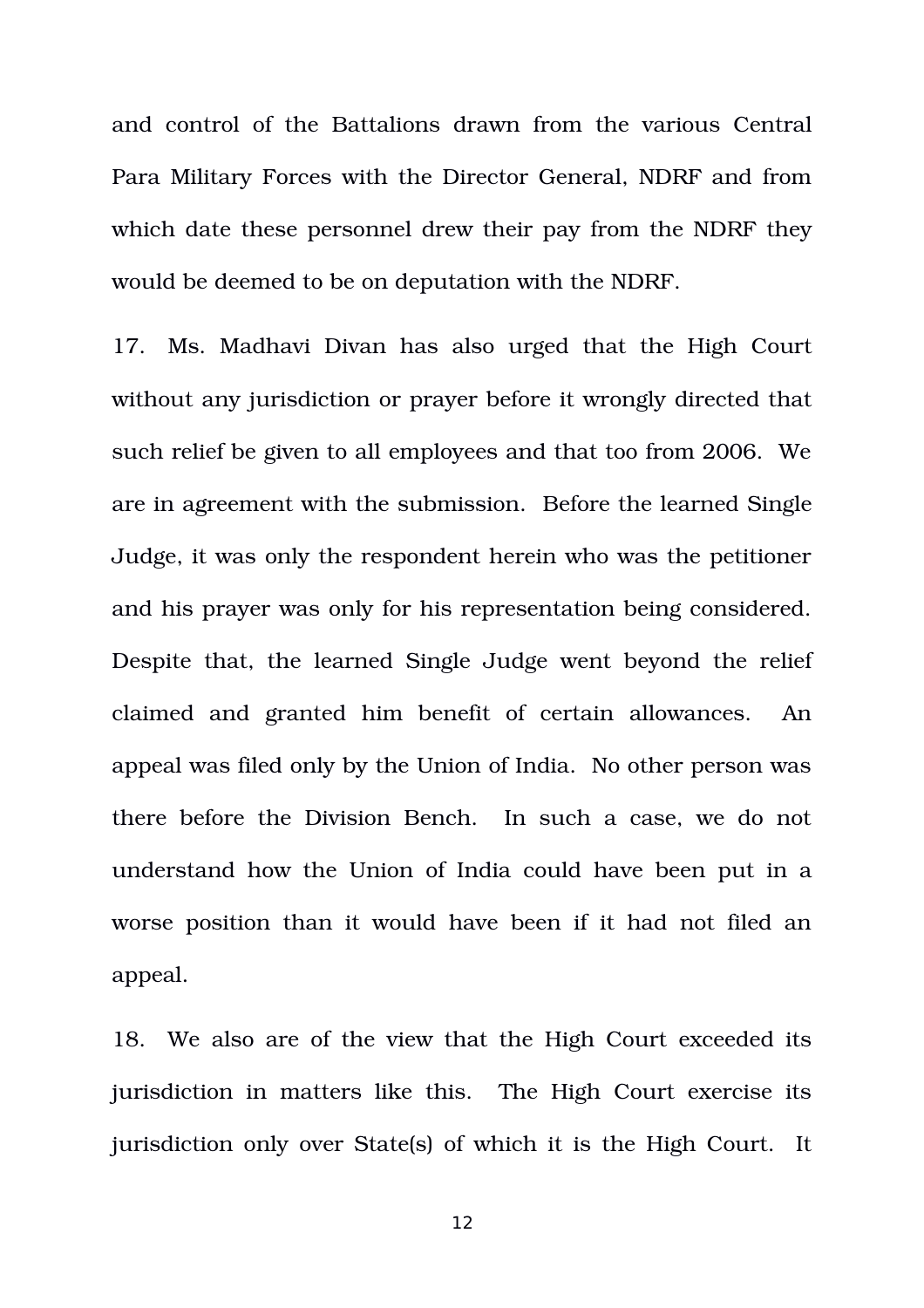has no jurisdiction for the rest of the country. Matters like the present may be pending in various parts of the country. In the present case, matter had been decided by the Delhi High Court but some other High Court may or may not have taken different view. The High Court of Madras could not have passed such order. It has virtually usurped the jurisdiction of other High Courts in the country. It is true that sometimes this Court has ordered that all similarly situated employees may be granted similar relief but the High Court does not have the benefit of exercising the power under Article 142 of the Constitution. In any event, this Court exercises jurisdiction over the entire country whereas the jurisdiction of the High Court is limited to the territorial jurisdiction of the State(s) of which it is the High Court. The High Court may be justified in passing such an order when it only affects the employees of the State falling within its jurisdiction but, in our opinion, it could not have passed such an order in the case of employees where pan India repercussions would be involved.

19. In view of the above discussion, we partly allow the appeal and direct that the respondent shall be paid deputation